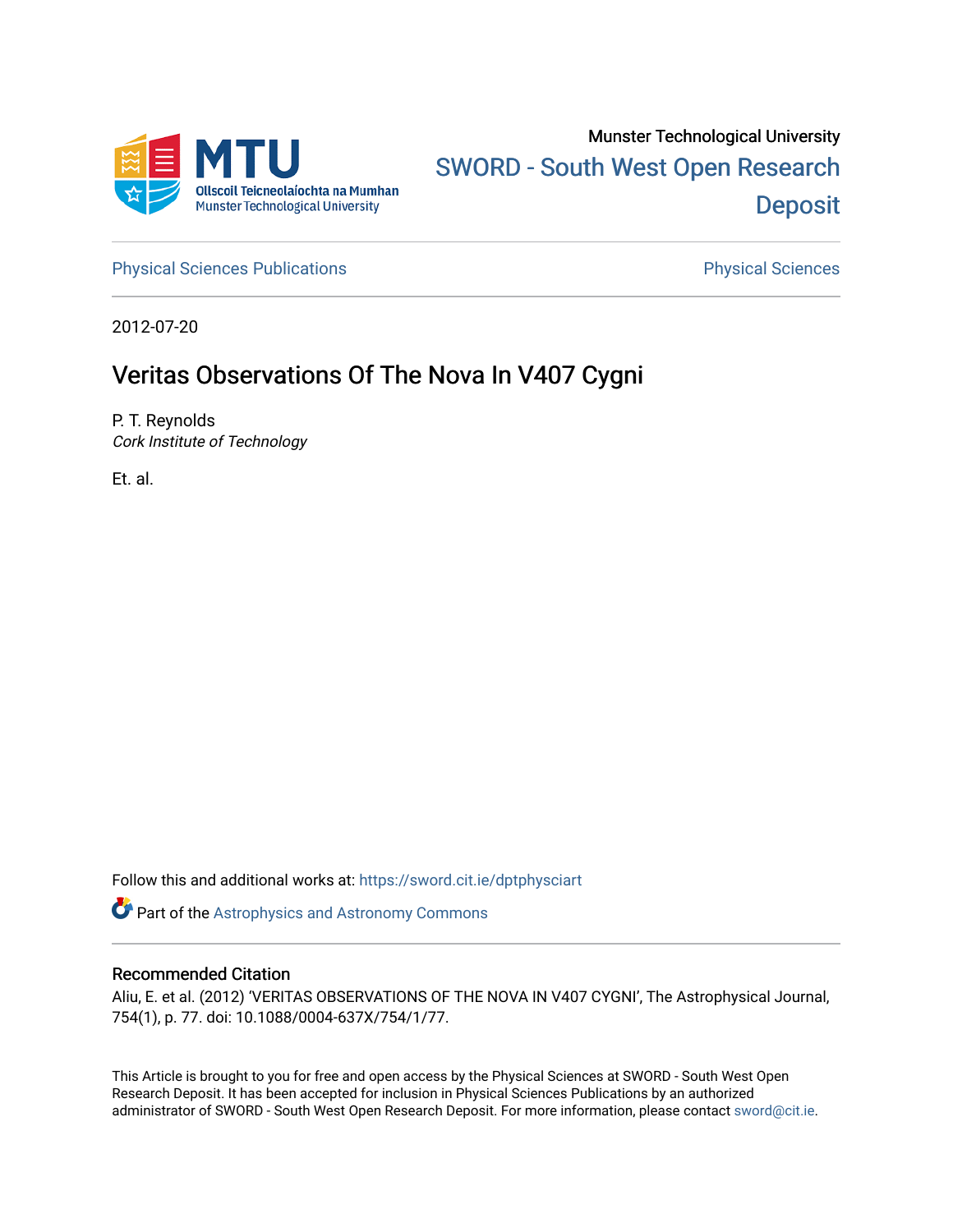# VERITAS OBSERVATIONS OF THE NOVA IN V407 CYGNI

E. ALIU<sup>1</sup>, S. ARCHAMBAULT<sup>2</sup>, T. ARLEN<sup>3</sup>, T. AUNE<sup>4</sup>, M. BEILICKE<sup>5</sup>, W. BENBOW<sup>6</sup>, A. BOUVIER<sup>4</sup>, S. M. BRADBURY<sup>7</sup>, J. H. BUCKLEY<sup>5</sup>, V. BUGAEV<sup>5</sup>, K. BYRUM<sup>8</sup>, A. CANNON<sup>9</sup>, A. CESARINI<sup>10</sup>, L. CIUPIK<sup>11</sup>, E. COLLINS-HUGHES<sup>9</sup>, M. P. CONNOLLY<sup>10</sup>, W. Cui<sup>12</sup>, G. Decerprit<sup>13</sup>, R. Dickherber<sup>5</sup>, C. Duke<sup>14</sup>, J. Dumm<sup>15</sup>, V. V. Dwarkadas<sup>16</sup>, M. Errando<sup>1</sup>, A. Falcone<sup>17</sup>, Q. Feng<sup>12</sup>, J. P. Finley<sup>12</sup>, G. Finnegan<sup>18</sup>, L. Fortson<sup>15</sup>, A. Furniss<sup>4</sup>, N. Galante<sup>6</sup>, D. Gall<sup>19</sup>, S. Godambe<sup>18</sup>, S. Griffin<sup>2</sup>, J. GRUBE<sup>11</sup>, G. GYUK<sup>11</sup>, D. HANNA<sup>2</sup>, J. HOLDER<sup>20</sup>, H. HUAN<sup>21</sup>, G. HUGHES<sup>13</sup>, T. B. HUMENSKY<sup>22</sup>, P. KAARET<sup>19</sup>, N. KARLSSON<sup>15</sup>, M. KERTZMAN<sup>23</sup>, Y. KHASSEN<sup>9</sup>, D. KIEDA<sup>18</sup>, H. KRAWCZYNSKI<sup>5</sup>, F. KRENNRICH<sup>24</sup>, M. J. LANG<sup>10</sup>, K. LEE<sup>5</sup>, G. MAIER<sup>13</sup>, P. MAJUMDAR<sup>3</sup>, S. MCARTHUR<sup>5</sup>, A. McCann<sup>2</sup>, J. Millis<sup>25</sup>, P. Moriarty<sup>26</sup>, R. Mukherjee<sup>1</sup>, P. D Nunez<sup>18</sup>, R. A. Ong<sup>3</sup>, M. Orr24, A. N. Otte27, D. Pandel28, N. Park21, J. S. Perkins29*,*30, M. Pohl13*,*31, H. Prokoph13, J. Quinn9, K. Ragan2, L. C. Reyes<sup>32</sup>, P. T. Reynolds<sup>33</sup>, E. Roache<sup>6</sup>, H. J. Rose<sup>7</sup>, J. Ruppel<sup>13,31</sup>, D. B. Saxon<sup>20</sup>, M. Schroedter<sup>6</sup>, G. H. Sembroski<sup>12</sup>, C. Skole<sup>13</sup>, A. W. SMITH<sup>18</sup>, D. STASZAK<sup>2</sup>, I. Telezhinsky<sup>13,31</sup>, G. Tešić<sup>2</sup>, M. Theiling<sup>12</sup>, S. Thibadeau<sup>5</sup>, K. Tsurusaki<sup>19</sup>, J. Tyler<sup>2</sup>, A. Varlotta<sup>12</sup>, S. Vincent<sup>18</sup>, M. Vivier<sup>20</sup>, S. P. Wakely<sup>21</sup>, J. E. Ward<sup>9</sup>, T. C. Weekes<sup>6</sup>, A. Weinstein<sup>24</sup>, T. Weisgarber $^{21}$ , R. Welsing $^{13}$ , D. A. Williams $^4$ , and B. Zitzer $^{12}$ <sup>1</sup> Department of Physics Brandtentomy, Brandta College, Columbia University, NY 10027, USA<br>
<sup>2</sup> Physics Department of Physics, and Astronomy, University Aforetizal, Des H3A 278, Canada<br>
<sup>4</sup> Starn Cruz Institute for Phari  $^{30}$  University of Maryland, Baltimore County, 1000 Hilltop Circle, Baltimore, MD 21250, USA<br> $^{31}$  Institut für Physik und Astronomie, Universität Potsdam, 14476 Potsdam-Golm, Germany<br> $^{32}$  Physics Department, Califor *Received 2011 December 14; accepted 2012 May 10; published 2012 July 6* ABSTRACT

We report on very high energy (*E >* 100 GeV) gamma-ray observations of V407 Cygni, a symbiotic binary that underwent a nova outburst producing 0.1–10 GeV gamma rays during 2010 March 10–26. Observations were made with the Very Energetic Radiation Imaging Telescope Array System during 2010 March 19–26 at relatively large zenith angles due to the position of V407 Cyg. An improved reconstruction technique for large zenith angle observations is presented and used to analyze the data. We do not detect V407 Cygni and place a differential upper limit on the flux at 1.6 TeV of 2.3  $\times$  10<sup>-12</sup> erg cm<sup>-2</sup> s<sup>-1</sup> (at the 95% confidence level). When considered jointly with data from *Fermi*-LAT, this result places limits on the acceleration of very high energy particles in the nova.

*Key words:* gamma rays: general – novae, cataclysmic variables – white dwarfs

*Online-only material:* color figures

### 1. INTRODUCTION

In March of 2010, the *Fermi*-LAT Collaboration announced a new GeV transient in the galactic plane, FGL J2102+4542, that was identified as a nova outburst in the symbiotic binary

V407 Cygni (hereafter V407 Cyg). At least seven GeV transients located near the Galactic plane have been discovered by EGRET, *Fermi*-LAT, and *AGILE*. Only two have been identified at other wavelengths: V407 Cyg, which is the first nova to be detected at GeV energies, and J0109+6134, which was likely a background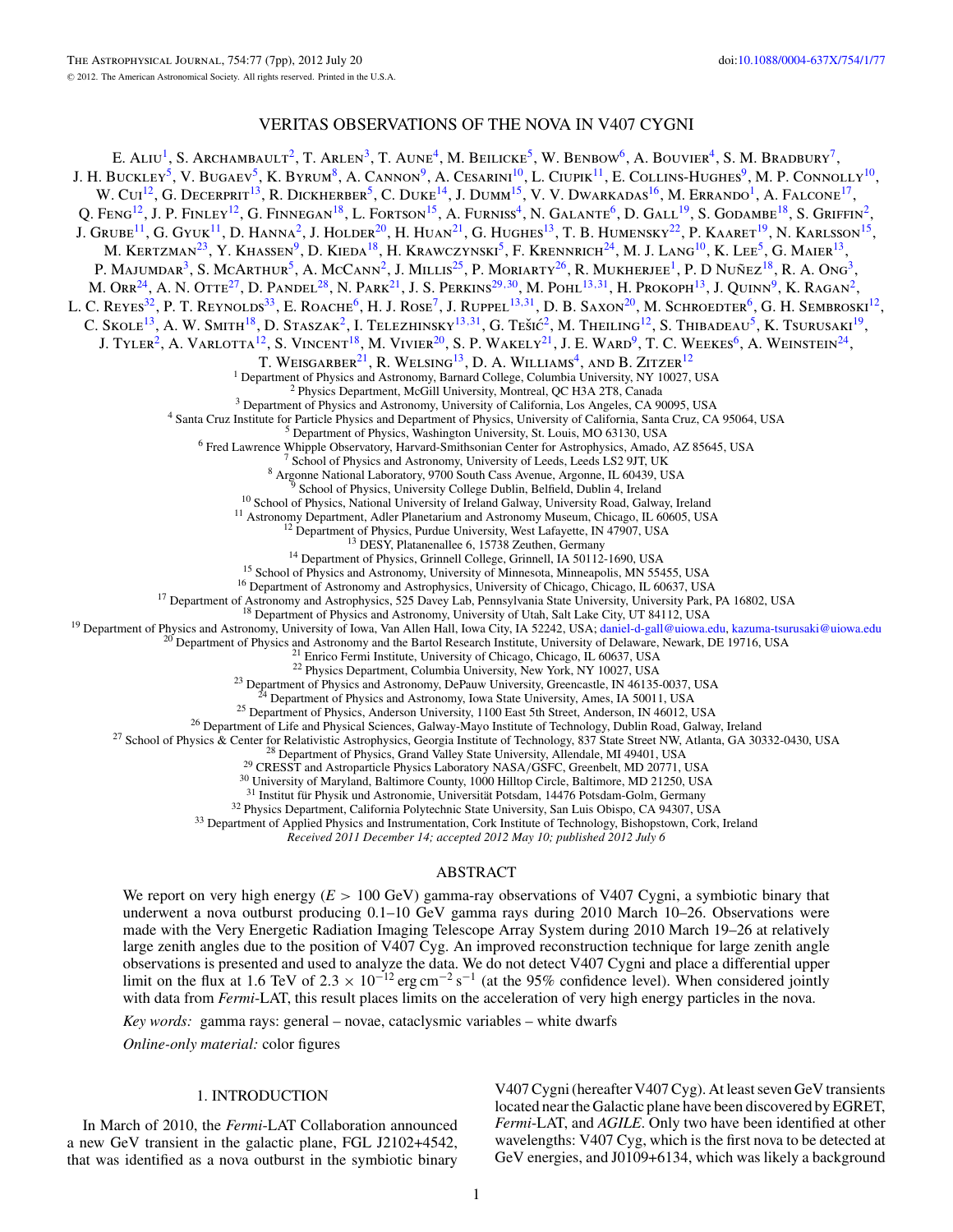blazar (Abdo et al. [2010;](#page-6-0) Vandenbrouke et al. [2010\)](#page-7-0). The physical nature of the other five sources is unknown (Abdo et al. [2010;](#page-6-0) Chaty [2012;](#page-6-0) Hays et al. [2010;](#page-7-0) Sabatini et al. [2010;](#page-7-0) Tavani et al. [1997;](#page-7-0) Vandenbrouke et al. [2010\)](#page-7-0), and some of these GeV transients may represent a new class of gamma-ray emitting objects.

The *Fermi*-LAT Collaboration reported variable gamma-ray emission in the 0.1–10 GeV band from FGL J2102+4542 during 2010 March 10–26 (MJD 55265–55281; Cheung et al. [2010\)](#page-6-0). Its flux in gamma rays, binned on a day-to-day basis, peaked 2010 March 13–14 with a flux of  $9 \times 10^{-7}$  photons cm<sup>-2</sup> s<sup>-1</sup> above 100 MeV (Abdo et al. [2010\)](#page-6-0). The GeV gamma-ray activity lasted approximately two weeks. The initial report of GeV emission triggered Very Energetic Radiation Imaging Telescope Array System (VERITAS) observations of the object at very high energy (VHE;  $E > 100 \text{GeV}$ ) as part of an ongoing campaign to observe transients detected by *Fermi*-LAT.

Using multi-wavelength data, it was determined that the new transient was most likely associated with V407 Cyg, a binary system consisting of a Mira-type pulsating red giant and a white dwarf companion (Abdo et al. [2010\)](#page-6-0). A nova outburst from V407 Cyg was detected in the optical waveband on 2010 March 10 (Nishiyama & Kabashima [2010\)](#page-7-0) with a magnitude of ∼6*.*9, while pre-outburst magnitudes from the previous two years of monitoring ranged between magnitudes 9 and 12 (Abdo et al. [2010\)](#page-6-0). V407 Cyg has been optically monitored for decades and has experienced previous outbursts, but the system had never been observed to be as bright as during the nova (e.g., Munari et al. [1990;](#page-7-0) Kolotilov et al. [1998\)](#page-7-0). The onset of the optical outburst corresponds to the first significant detection of the source by the *Fermi*-LAT on 2010 March 10.

Novae in red giant*/*white dwarf systems have been known to produce expanding shocks that can result in X-ray emission (e.g., the recurrent nova RS Oph; Sokoloski et al. [2006;](#page-7-0) Bode et al. [2006\)](#page-6-0), and indeed, X-ray emission from V407 Cyg was detected after the nova (Abdo et al. [2010;](#page-6-0) Nelson et al. [2012\)](#page-7-0). Based on the observed X-ray emission from the 2006 nova outburst of RS Oph, before the launch of *Fermi*-LAT, Tatischeff & Hernanz [\(2007\)](#page-7-0) suggested that particles could be accelerated in novae up to TeV energies, but gamma-ray emission from a nova had never previously been detected. Here, we discuss the VERITAS observations of V407 Cyg and their implications for gamma-ray emission from the nova. We also describe an improved event reconstruction technique for stereo observations by imaging atmospheric Cherenkov telescopes (IACTs) made at large zenith angles (LZA).

#### 2. OBSERVATION AND ANALYSIS

## *2.1. VERITAS Observations*

VERITAS is a ground-based VHE gamma-ray observatory located at the Fred Lawrence Whipple Observatory in southern Arizona. It consists of four IACTs sensitive from approximately 100 GeV to above 30 TeV. Each VERITAS telescope has a 12 m tessellated reflector with a total area of  $110 \text{ m}^2$ . Each camera's focal plane contains 499 closed-packed circular photomultiplier tubes, giving a total field of view (FoV) of 3°.5. Gamma-rays incident onto the upper atmosphere induce a particle cascade, called an air shower, in which some charged particles have sufficient speed to emit Cherenkov light. The direction and energy of the original gamma ray can be reconstructed from images of the Cherenkov light recorded by the telescopes. When observing at small zenith angles (*<*40◦), the array has an energy

**Table 1** Summary of the VERITAS Data Sets Presented in This Work

| Target      | Period             | <b>Useful Duration</b><br>(min) | Zenith Angle |
|-------------|--------------------|---------------------------------|--------------|
| V407 Cyg    | 2010 Mar 19–26     | 304                             | $50 - 66$    |
| Crab Nebula | $2010$ Mar $12-16$ | 203                             | $55 - 65$    |

resolution of 15% at 1 TeV and an angular resolution of better than 0*.* ◦1 at 1 TeV (Acciari et al. [2008\)](#page-6-0). For observations at LZA, the energy and angular resolution are degraded and the energy threshold is increased.

VERITAS observed V407 Cyg for several nights after the announcement of the *Fermi*-LAT detection, during days 9–16 of the outburst (2010 March 19–26). The zenith angle of these observations ranged between 50◦ and 66◦. The VERITAS telescopes are regularly operated in a mode called wobble mode, during which the location of the object to be observed is offset from the center of the FoV by 0.5, allowing for simultaneous source and background measurements (Fomin et al. [1994\)](#page-7-0). The offset direction cycles between north, south, east, and west for sequential observing segments to reduce systematic effects. After filtering the data for contamination due to poor weather or instrumental problems, 304 minutes of live time remained from the original 335 minutes of observations; see Table 1.

To test the improved reconstruction technique discussed in Section 2.2, VERITAS observations of the Crab Nebula were also analyzed. We selected 203 minutes of good time intervals from 17 data segments taken on the Crab Nebula during 2010 March 12–16 (MJD 55267–55271) with similar zenith angles ranging from 55◦ to 65◦. All data were analyzed using the standard analysis package for VERITAS data (Cogan [2007\)](#page-6-0).

#### *2.2. Event Reconstruction*

The raw data were calibrated and cleaned, and quality selection criteria based on the number of photomultiplier tubes contained in the images and the position of the image in the camera were applied. The shape and orientation of the gammaray images were parameterized by their principal moments (Hillas [1985\)](#page-7-0). In order to produce gamma-ray images of the sky, it is necessary to reconstruct the putative source location for each shower in the camera plane (hereafter "arrival direction"). When imaging showers with multiple IACTs, the arrival direction of a shower is usually found using simple geometric arguments. The major axes of the images produced by a shower in each IACT camera intersect near the location of the arrival direction. The shower arrival direction is calculated by minimizing the perpendicular distance to each image's semimajor axis, weighted by the size of each image. This method, here called the standard method, is effective at small zenith angles. However, at LZA, the major axes of the air shower images from an individual gamma-ray event are generally close to parallel. Thus, the uncertainty of the intersecting point increases, resulting in a loss of angular resolution. Due to this effect, a reconstruction technique that does not depend on the intersection of the axes is desirable for LZA observations.

The displacement method is a direction reconstruction algorithm that is useful for LZA observations (Şentürk et al.  $2011$ ). In very general terms, it consists of calculating the arrival direction using the shape and brightness of a given air shower image. More specifically, it relies on the determination of the *disp* parameter, defined as the angular distance from the image centroid to the arrival direction. This method was used by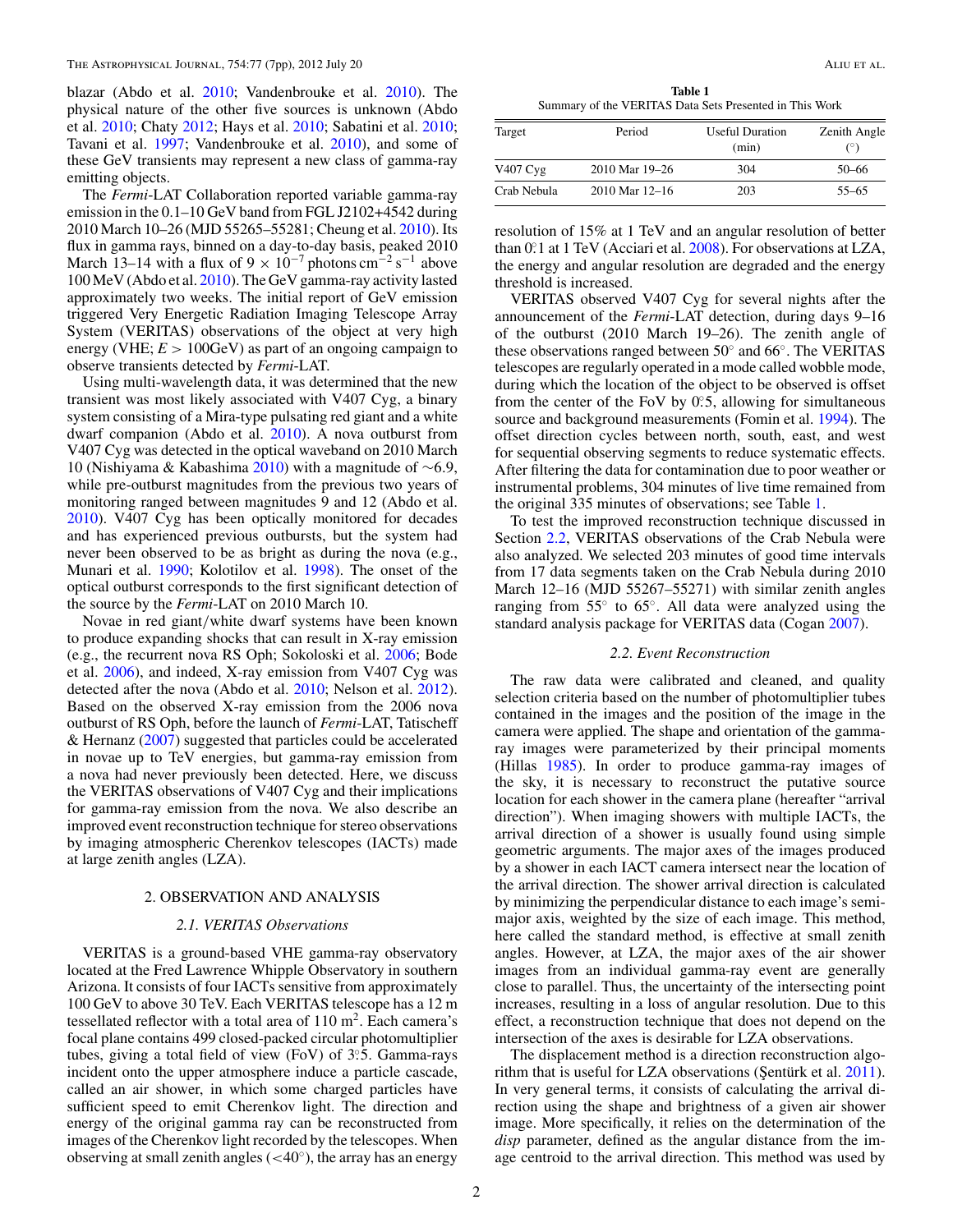#### <span id="page-3-0"></span>The Astrophysical Journal, 754:77 (7pp), 2012 July 20 Aliu et al.

**Table 2** Selection Criteria Used for the VERITAS Analysis

| Parameter                | Selection Criteria                                |  |  |
|--------------------------|---------------------------------------------------|--|--|
| Image size               | $>400$ digital counts ( $\sim$ 75 photoelectrons) |  |  |
| Mean scaled width        | 0.05 < MSW < 1.15                                 |  |  |
| Mean scaled length       | $0.05 < \text{MSL} < 1.3$                         |  |  |
| Height of shower maximum | $>7$ km                                           |  |  |
| $\theta$                 | $< 0$ <sup>o</sup> 1                              |  |  |
|                          |                                                   |  |  |

**Note.** For an explanation of these parameters, see Section 2.3.

several experiments in the past (Lessard [2001;](#page-7-0) Kranich et al. [2003;](#page-7-0) Domingo-Santamaría et al. [2005\)](#page-6-0), with varying ways of calculating *disp*.

The basis of the displacement method is the relationship of the *disp* parameter to other image parameters (Hofmann et al. [1999\)](#page-7-0). The implementation of the algorithm in VERITAS is as follows: we estimate *disp* as a function of three other image parameters, *size*, *length*, and *width* (Hillas [1985\)](#page-7-0), using Monte Carlo simulated gamma-ray showers. The method results in two different arrival directions, one on each side of a telescope image along the semi-major axis, also known as head–tail ambiguity (Hofmann et al. [1999\)](#page-7-0). This ambiguity is eliminated by choosing the cluster of arrival directions closest to one another, one coming from each image. Finally, the arrival direction is estimated independently for each telescope image and an average weighted by *size* is taken. This method proves to be more powerful than the standard method (Cogan [2007\)](#page-6-0) when reconstructing events with zenith angle larger than 50◦. Quantitatively, an improvement of ∼30% in detection significance for a source having 1% of the strength of the Crab Nebula has been observed.

#### *2.3. Event Selection*

The cosmic-ray background rate for IACTs is typically more than  $10<sup>4</sup>$  times the gamma-ray rate, so it is important to reduce this background while retaining as many gamma-ray events as possible. By exploiting the differences in the development of gamma-ray and cosmic-ray-induced showers, the background due to cosmic rays can be reduced significantly, while still retaining a high fraction of gamma-ray-like events. The background reduction is performed by placing standard selection criteria, optimized using Monte Carlo simulations, and real data from the Crab Nebula on the shower image parameters. The selection criteria for the size of the telescope images, the mean scaled width and mean scaled length parameters (Daum [1997;](#page-6-0) Krawczynski et al. [2006\)](#page-7-0), the height of maximum Cherenkov emission, and the angular distance from the anticipated source location to the reconstructed arrival direction of each shower (*θ*) are given in Table 2.

To perform a background subtraction of the surviving cosmicray events, an estimation of these background counts is made using the reflected-region background model (Aharonian et al. [2001\)](#page-6-0). Events within an angular distance *θ* of the anticipated source location are considered ON events. Background measurements (OFF events) are taken from regions of the same size and at the same angular distance from the center of the FoV. For this analysis, a minimum of eight background regions was used. The excess number of events from the anticipated source location is found by subtracting the number of OFF events (scaled by the relative exposure,  $\alpha$ ) from the ON events. Statistical significances are calculated using a modified version of Equation (17) of Li & Ma  $(1983)$  to allow for varying number of off-source regions due to nearby star 60 Cygni (Aharonian et al. [2004\)](#page-6-0). More details about VERITAS, the calibration procedure, and the analysis techniques can be found in Acciari et al. [\(2008\)](#page-6-0).

# 3. RESULTS

Analysis of the VERITAS data did not show a significant detection at the location of V407 Cyg. The results from both event reconstruction methods were used to calculate upper limits on the flux from V407 Cyg with the method described by Rolke et al. [\(2005\)](#page-7-0) and the assumption of a Gaussian-distributed background.

The upper limits for V407 Cyg are calculated at the decorrelation energies of 1.8 TeV for the standard method and 1.6 TeV for the displacement method and assume that any emission takes the form of a power law with a photon index of  $-2.5$ . The decorrelation energy is the energy at which the dependence of the upper limit calculation on the assumed photon index is minimized. This energy is found by performing multiple upper limit calculations, with different spectral indices, and determining the region where the resulting upper limit functions intersect. The energy threshold for the observations of V407 Cygni with VERITAS, defined as the maximum of the product of the assumed spectral shape and the effective area, is 1.2 TeV for both methods.

The analysis results for V407 Cyg are presented in Table [3](#page-4-0) and Figure [1.](#page-4-0) In addition, results from observations of the Crab Nebula at similar zenith angles are presented in Table [3](#page-4-0) and Figure [2.](#page-5-0) The efficiency of the displacement method for event reconstruction can be observed in the increase in both gamma-ray rate and significance for the Crab measurements. The increased sensitivity also results in a reduction of the upper limit for V407 Cyg compared to the standard method.

# 4. DISCUSSION

The GeV detection of V407 Cyg provides evidence for previously unobserved gamma-ray emission from novae in white dwarf*/*red giant systems. Expanding shock waves have been known to accelerate particles to high energies, and gamma rays are observed from supernova remnants. The discovery by the *Fermi*-LAT team, however, suggests that the same phenomenon occurs in some novae, adding a new class of gamma-ray emitting objects. The lack of a significant detection in the VHE band suggests that either particles were not accelerated to sufficient energies to produce VHE photons during the V407 Cyg outburst or that VHE photons were produced, but then absorbed.

The key to creating gamma rays is the acceleration of sufficiently energetic charged particles. In the case of V407 Cyg, the expanding matter from the nova collides with the stellar wind from the red giant and causes a shock, which accelerates the particles near the shock to relativistic energies. A rough estimation for the maximum energy attainable by first-order *Fermi* acceleration of a particle at a shock can be found, following the discussion of Longair [\(2011\)](#page-7-0). If *B* is the magnetic flux density where a shock proceeds and the shock travels with velocity *U*, the maximum energy of a particle with charge *Ze* is  $E_{\text{max}} = \int ZeBU^2dt$ , where *t* is the time allowed for particle acceleration. This means that the highest attainable energy is proportional to the magnetic field in which the nova travels, the square of shock speed, and the time for acceleration. The mean magnetic field in the shock can be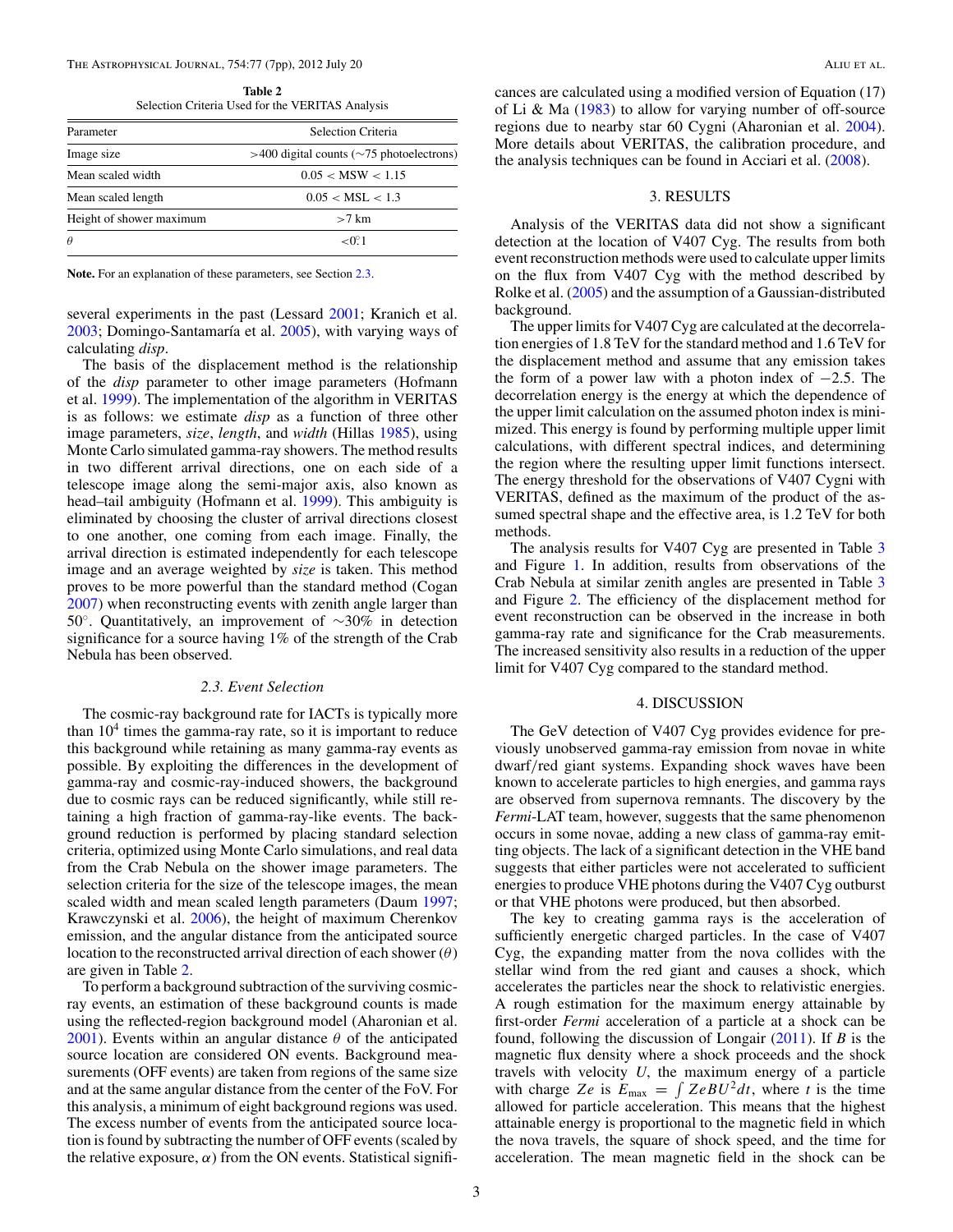<span id="page-4-0"></span>

**Figure 1.** VERITAS significance maps of V407 Cyg reconstructed by the two methods. The white circle at the center indicates the location of the *Fermi*-LAT detection and the size of the source region used for the VERITAS analysis.

(A color version of this figure is available in the online journal.)

**Table 3** A Summary of the VERITAS Analysis Results

| <b>Reconstruction Method</b>                                                                       | Standard        |                       | Displacement    |                       |
|----------------------------------------------------------------------------------------------------|-----------------|-----------------------|-----------------|-----------------------|
| Source                                                                                             | Crab            | V407 Cyg              | Crab            | V407 Cyg              |
| Exposure (minutes)                                                                                 | 203             | 304                   | 203             | 304                   |
| ON (source) counts                                                                                 | 255             | 91                    | 300             | 76                    |
| OFF (background) counts                                                                            | 744             | 841                   | 351             | 630                   |
| $\alpha$ (see Section 2.3)                                                                         | 0.111           | 0.125                 | 0.111           | 0.125                 |
| Significance                                                                                       | $15.7\sigma$    | $0.5\sigma$           | $25.1\sigma$    | $1.0\sigma$           |
| Rate (photons minute <sup><math>-1</math></sup> )                                                  | $0.97 \pm 0.09$ | $0.02 \pm 0.04$       | $1.40 \pm 0.09$ | $0.03 \pm 0.03$       |
| Energy threshold (TeV)                                                                             | 1.5             | 1.2                   | 1.7             | 1.2                   |
| Decorrelation energy (TeV)                                                                         | $\cdots$        | 1.8                   | $\cdots$        | 1.6                   |
| Flux upper limit at decorrelation<br>energy (95% c.l.) $(E^{2*}dF/dE)$ ; erg<br>$cm^{-2} s^{-1}$ ) | $\cdots$        | $2.7 \times 10^{-12}$ | $\cdots$        | $2.3 \times 10^{-12}$ |

**Notes.** Flux upper limits for V407 Cyg from VERITAS observations are calculated assuming a photon power-law index of −2.5 and taken at the decorrelation energy, minimizing the effect of the assumed spectral index. The displacement method produces both a higher significance for the Crab Nebula data and a more sensitive upper limit for V407 Cyg.

estimated as  $B = [32\pi \rho(R)kT]^{1/2}$ , where  $\rho(R)$  is the density of gas molecules with respect to the distance from the center of the red giant and *T* is the wind temperature (Abdo et al. [2010\)](#page-6-0). We assume a wind temperature of  $T = 700$  K, corresponding to the temperature of the dust envelope measured by Munari et al. [\(1990\)](#page-7-0). Espey & Crowley [\(2008\)](#page-6-0) were able to directly measure the temperature of the red giant wind in a similar symbiotic system, EG And, and found that it can reach ∼8000 K near the red giant. Using this wind temperature would increase the estimate for maximum particle energy by a factor of three.

Orlando & Drake [\(2012\)](#page-7-0) carried out detailed hydrodynamic simulations of the V407 Cyg nova with various gas distribution models and could accurately reproduce the X-ray light curve of V407 Cygni. Their model for the distribution of gas that best reproduced the light curve included what they call a "circumbinary density enhancement," a region of density exceeding the typical  $R^{-2}$  profile of the stellar wind in the binary system, and had a binary separation of 15.5 AU (Orlando & Drake [2012\)](#page-7-0). For the temporal profile of the nova shock velocity, we used the equation that Munari et al. [\(2010\)](#page-7-0) found from fits to the broad components of the H*α* spectra they measured beginning at day 2.3 after the outburst (2010 March 13) and thereafter:  $U = 4320 - 5440 \log t + 2635(\log t)^2 - 460(\log t)^3$ . For the velocity between day 0 and day 2 of the outburst, we can assume two cases that bound the possible velocity profiles: (1) the nova shell experienced free expansion at a constant velocity before day 2, with the assumption that the mass collected by the nova shell during this period was small (free expansion model) or (2) extrapolate the above equation for the velocity to times before day 2 (extrapolation model). We then find that at the start of VERITAS observations of V407 Cyg (day 9 of the outburst), *E*max ∼ 1*.*4 TeV for the free expansion model and ∼3*.*0 TeV for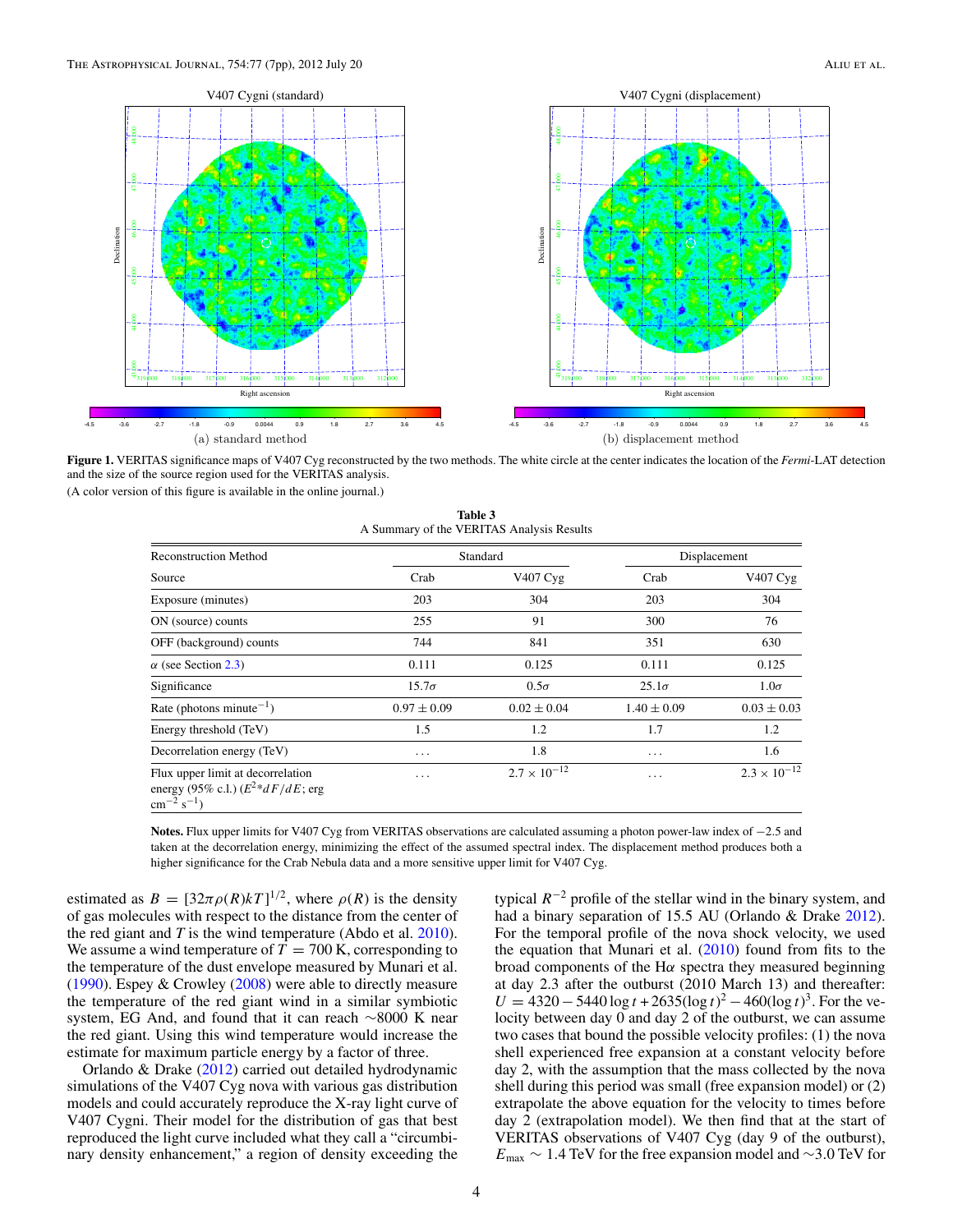<span id="page-5-0"></span>

**Figure 2.** VERITAS significance maps of the Crab Nebula reconstructed by the two methods. (A color version of this figure is available in the online journal.)

the extrapolation model. This suggests that particles could have been accelerated to TeV energies by the time of the VERITAS observations.

To check the importance of absorption, we calculated the opacity along the photon path for gamma rays generated at the shock front. Electron-positron pair production via photon–photon collision is the dominant interaction (Gould  $\&$ Schréder [1967\)](#page-7-0). We modeled the red giant spectrum as a blackbody with a temperature of 2500 K and a radius of 500  $R_{\odot}$ , found the photon density as a function of position and energy following Nunez  $(2011)$  $(2011)$ , and used the cross section for the photon–photon collision from Gould & Schréder  $(1967)$  $(1967)$ . We found that the opacity for TeV photons only becomes significant when the TeV emission region is located directly behind the red giant with the system viewed edge-on. Though this case cannot be ruled out, it is statistically unlikely. In addition, if the suggested orbital parameters of Munari et al. [\(1990\)](#page-7-0) are accurate, the system is unlikely to have been in such an orientation at the time of the nova.

The upper limits placed by VERITAS can put some restrictions on the gamma-ray emission mechanism in V407 Cyg. Two physical models of gamma-ray production at the shock front have been suggested (Abdo et al. [2010\)](#page-6-0). In the hadronic model, gamma rays are produced in the decay of  $\pi^0$  particles generated by collisions of high-energy protons accelerated in the shock. In the leptonic model, gamma rays are produced via inverse-Compton scattering of infrared photons emitted from the red giant on high-energy electrons accelerated in the shock.

The electron threshold energy for the production of a gammaray photon via inverse-Compton scattering off the red giant photons can be estimated as  $E > (E_\gamma/2)(1 + \sqrt{1 + m_e^2 c^4/E_\gamma \epsilon}),$ where *E* is the electron threshold energy,  $E<sub>y</sub>$  is the gamma-ray energy, and  $\epsilon$  is the energy of the red giant photons. The electron threshold energy for a 1 TeV gamma-ray scattering off 0.6 eV photons at the peak of the red giant spectrum is 1.1 TeV. Though the above calculation indicates that particles could reach TeV energies if continuously accelerated for the full nine days from the initial outburst to the start of the VERITAS observations, the inverse-Compton cooling time would be significantly less than a



**Figure 3.** Spectrum of V407 Cyg (FGL J2102+4542) measured by the *Fermi*-LAT (Abdo et al. [2010\)](#page-6-0) and VERITAS upper limits. Vertical bars indicate 1*σ* statistical error, and arrows indicate 2*σ* upper limit. The rightmost arrows show the 99% confidence level  $(3\sigma)$  VERITAS upper limit calculated using the displacement method (at 1.6 TeV) and the standard method (at 1.8 TeV) for event reconstruction (see Section [3\)](#page-3-0). The fitting curve was constructed with the method of Kamae et al. [\(2006\)](#page-7-0) with the parameters  $(s_p, \log(E_{cp})) = (2.15, 1.5)$ (see Section [4\)](#page-3-0).

day (the time estimated by Abdo et al. [2010](#page-6-0) for 5 GeV electrons), meaning electrons that are accelerated in the first few days of the outburst would not likely retain sufficient energy to produce VHE photons by the time of the VERITAS observations. VHE emission near the time of the VERITAS observations would therefore require freshly accelerated particles, however, recently accelerated particles would likely not have enough time to reach TeV energies. If electrons did reach TeV energies, they would be approaching the Klein–Nishina regime, where the cross section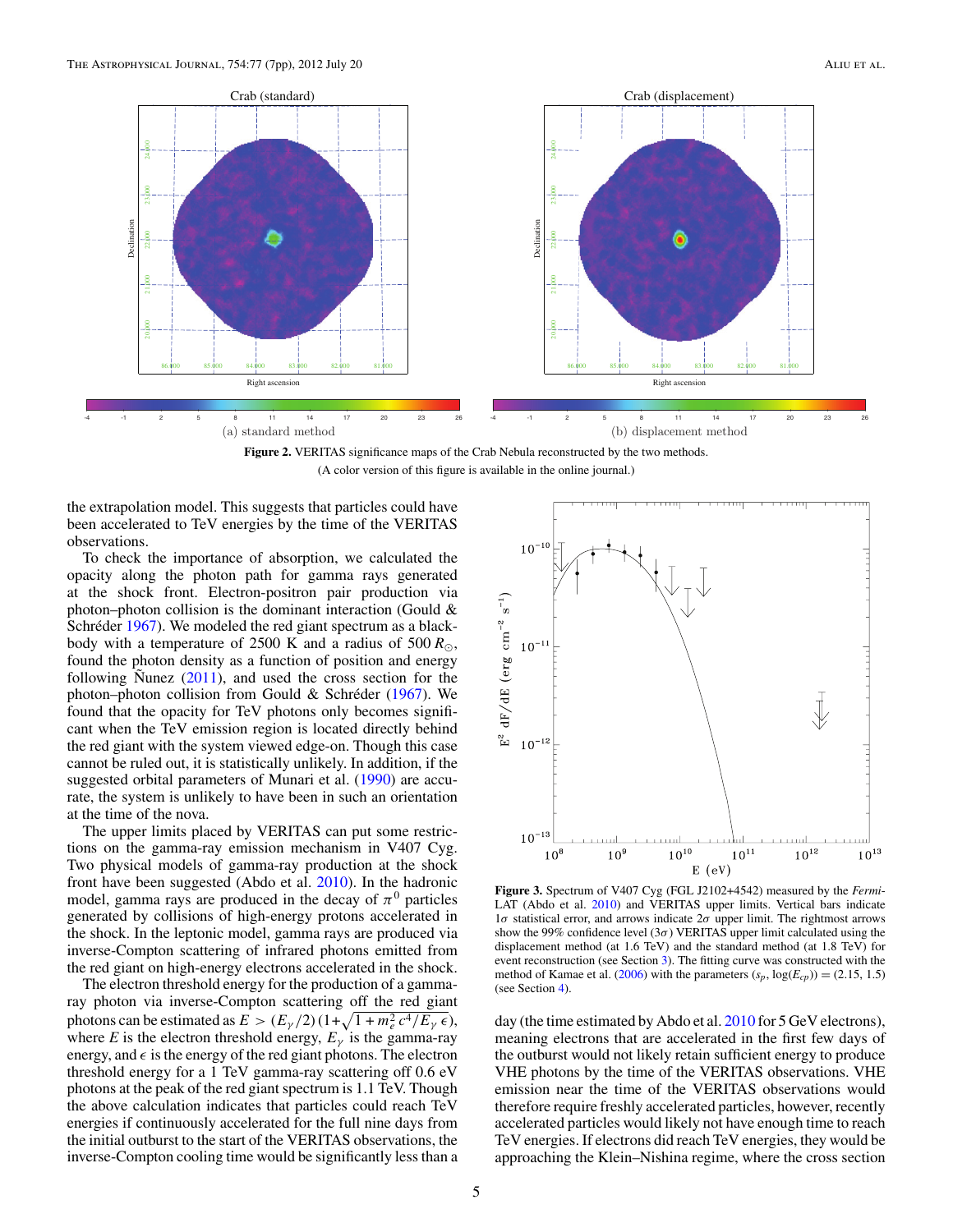<span id="page-6-0"></span>

**Figure 4.** Confidence region maps for the hadronic model of gamma-ray production in V407 Cyg constrained by *Fermi*-LAT data alone (a) and constrained by the *Fermi*-LAT data plus the VERITAS upper limit (b). The *x*-axis gives the spectral slope (*sp*) and the *y*-axis is the logarithm of the cutoff energy (*Ecp* in GeV). The numerical values correspond to the confidence level of the fit with the given values of the parameters. The 99% contour from *Fermi*-LAT data alone is shown as a dashed line in (b) for comparison.

for inverse-Compton scattering would be reduced, resulting in a longer cooling time. However, electrons with TeV energies would be well above the exponential cutoff,  $3.2^{+2.6}_{-0.1}$  GeV, of the electron spectrum in the best-fit leptonic model of Abdo et al. (2010). These two factors imply that the VERITAS upper limits place no new constraints on leptonic models.

For hadronic models, the *Fermi*-LAT data alone provide relatively poor constraints on the extension of the proton spectrum to high energies. In particular, the cutoff energy  $(E_{cp})$ is not well bounded from above if the spectral index is steep. The VERITAS data can be used to improve the constraints on the hadronic model parameters. To do so, we re-fit the hadronic model used by Abdo et al. (2010) to the *Fermi*-LAT points with the addition of the VERITAS upper limit. Figure [3](#page-5-0) shows the *Fermi*-LAT data (Abdo et al. 2010) and the VERITAS flux upper limit compared to the best fitting hadronic model. The gammaray spectrum is calculated via the method of Kamae et al. [\(2006\)](#page-7-0), assuming a cosmic proton spectrum of the following form:  $N_p = N_{p,0}(W_p + m_p c^2)^{-s_p} e^{-W_p/E_{cp}}$  (protons GeV<sup>-1</sup>), where  $(W_p, E_{cp})$ , and  $m_p$  are kinetic energy, cutoff energy, and mass of the proton and  $s_p$  is the power-law index).

Figure 4 shows a confidence region map for the parameters of the hadronic model using both the *Fermi*-LAT and VERITAS data. The gamma-ray spectrum was modeled as described above and fitted to the *Fermi*-LAT data by varying *sp* and *Ecp*. The spectrum was then compared to the VERITAS upper limit, and a  $\chi^2$  value for the VERITAS data point alone was calculated. Specifically, we calculated the model flux in the VERITAS energy band and compared this to the flux upper limit determined via the displacement method. This  $\chi^2$  value was then added to the  $\chi^2$  calculated for the *Fermi*-LAT data. The confidence levels were then calculated for the two parameters of interest,  $s_p$  and  $E_{cp}$ . As can be seen from Figure 4, the VERITAS observations place greater restrictions on the model proton spectral index for high cutoff energies. The 90% confidence limits are  $E_{cp} \lesssim 5 \,\text{TeV}$  (comparable to  $E_{\text{max}} = 3 \,\text{TeV}$ , calculated above for the extrapolation model) and  $E_{cp} \gtrsim 0.01$  TeV (much lower than  $E_{\text{max}}$ ). It is possible that the peak energy of the particles produced by the shock could be reduced if the magnetic field is weaker than estimated above. Nelson et al.  $(2012)$ 

argue for a larger binary separation of 20–25 AU, based on the presence of lithium burning in the Mira, and evidence that the white dwarf in the system is massive. Using this larger separation distance would lead to weaker magnetic fields. The limits placed by the VERITAS observations are near the threshold for the observations, so it is also possible that simply not enough particles were accelerated to high enough energies to produce a significant detection by VERITAS.

We thank Pierre Jean of the *Fermi*-LAT team for providing the contour data from the *Fermi*-LAT results and useful discussion. This research is supported by grants from the U.S. Department of Energy Office of Science, the U.S. National Science Foundation, and the Smithsonian Institution; by NSERC in Canada, by Science Foundation Ireland (SFI 10*/*RFP*/*AST2748); and by STFC in the UK. We acknowledge the excellent work of the technical support staff at the Fred Lawrence Whipple Observatory and at the collaborating institutions in the construction and operation of the instrument.

#### REFERENCES

- Abdo, A. A., Ackermann, M., Ajello, M., et al. 2010, [Science,](http://dx.doi.org/10.1126/science.1192537) [329, 817](http://adsabs.harvard.edu/abs/2010Sci...329..817A)
- Acciari, V. A., Beilicke, M., Blaylock, G., et al. (VERITAS Collaboration) 2008, [ApJ,](http://dx.doi.org/10.1086/587736) [679, 1427](http://adsabs.harvard.edu/abs/2008ApJ...679.1427A)
- Aharonian, F., Akhperjanian, A., Barrio, J., et al. (HEGRA Collaboration) 2001, [A&A,](http://dx.doi.org/10.1051/0004-6361:20010243) [370, 112](http://adsabs.harvard.edu/abs/2001A&A...370..112A)
- Aharonian, F., Akhperjanian, A., Beilicke, M., et al. 2004, [A&A,](http://dx.doi.org/10.1051/0004-6361:20035764) [421, 529](http://adsabs.harvard.edu/abs/2004A&A...421..529A)
- Bode, M., O'Brien, T. J., Osborne, J. P., et al. 2006, [ApJ,](http://dx.doi.org/10.1086/507980) [652, 629](http://adsabs.harvard.edu/abs/2006ApJ...652..629B)
- Chaty, S. 2012, in Proc. of the Twelfth Marcel Grossmann Meeting on General Relativity, ed. T. Damour, R. T. Jantzen, & R. Ruffini (Singapore: World Scientific), [1001](http://adsabs.harvard.edu/abs/2012mgm..conf.1001C)
- Cheung, C. C., Donato, D., Wallace, E., et al. 2010, ATel. #2487
- Cogan, P. 2007, in Proc. 30th International Cosmic Ray Conference, Merida, ´ Vol. 3, ed. R. Caballero, J. C. D'Olivo, G. Medina-Tanco, L. Nellen, F. A. Sánchez, & J. F. Valdés-Galicia (Mexico City, Mexico: Universidad Nacional Autónoma de México), 1385
- Daum, A., Hermann, G., Hess, M., et al. 1997, [Astropart. Phys.,](http://dx.doi.org/10.1016/S0927-6505(97)00031-5) [8, 1](http://adsabs.harvard.edu/abs/1997APh.....8....1D)
- Domingo-Santamaría, E., et al. 2005, in Proc. of the 29th Int. Cosmic Ray Conf., ed. B. Sripathi Acharya, S. Gupta, P. Jagadeesan et al. (Mumbai: Tata Institute of Fundamental Research), 363
- Espey, B. R., & Crowley, C. 2008, in ASP Conf. Ser. 401, RS Ophiuchi (2006) and the Recurrent Nova Phenomenon, ed. A. Evans, M. F. Bode, T. J. O'Brien, & M. J. Darnley (San Francisco, CA: ASP), 166